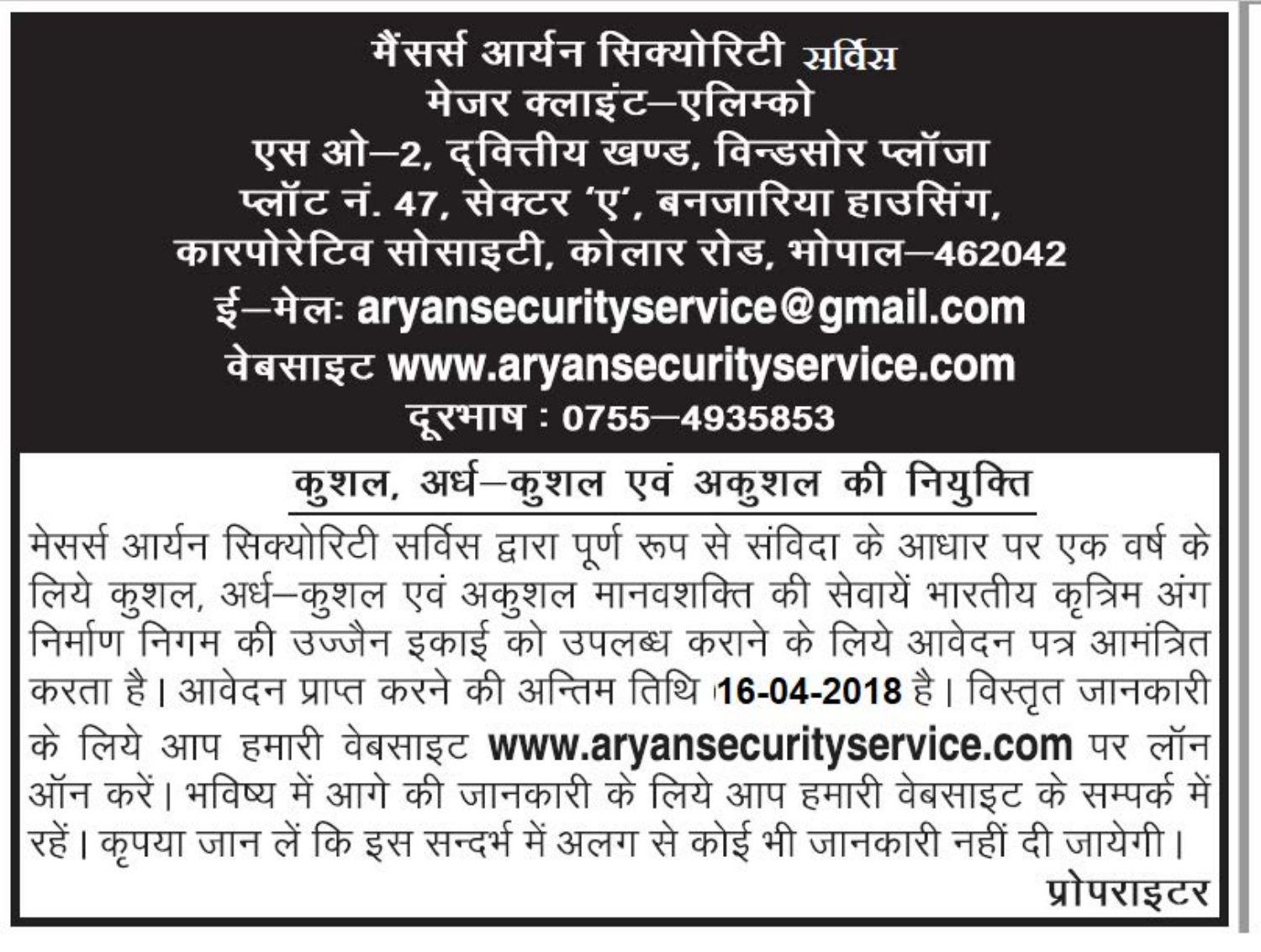# **M/s Aryan Security Service Major Client-ALIMCO** SO-02, Second Floor, Windsor Plaza, Plot No. 47, Sector 'A' Banjaria Housing Co-operative Society, Kolar Road, Bhopal - 462042 E-mail: aryansecurityservice@gmail.com Website: www.aryansecurityservice.com Telephone No.: 0755-4935853

## **ENGAGEMENT OF SKILLED SEMI SKILLED & UN-SKILLED**

M/s Aryan Security Service invites applications from young & energetic Indian Citizen for engagement of Skilled, Semi-Skilled & Un-Skilled workforce for providing services to Artificial Limbs Manufacturing Corporation of India purely on contract basis for 01 year at its Ujjain Centre. For further details, please log on to website www.aryansecurityservice.com. The last date of submission of application is 16.4.2018 You shall keep in touch with our website for further information in the matter in future. Kindly note that no separate communication will be sent in this regard.

# **Proprietor**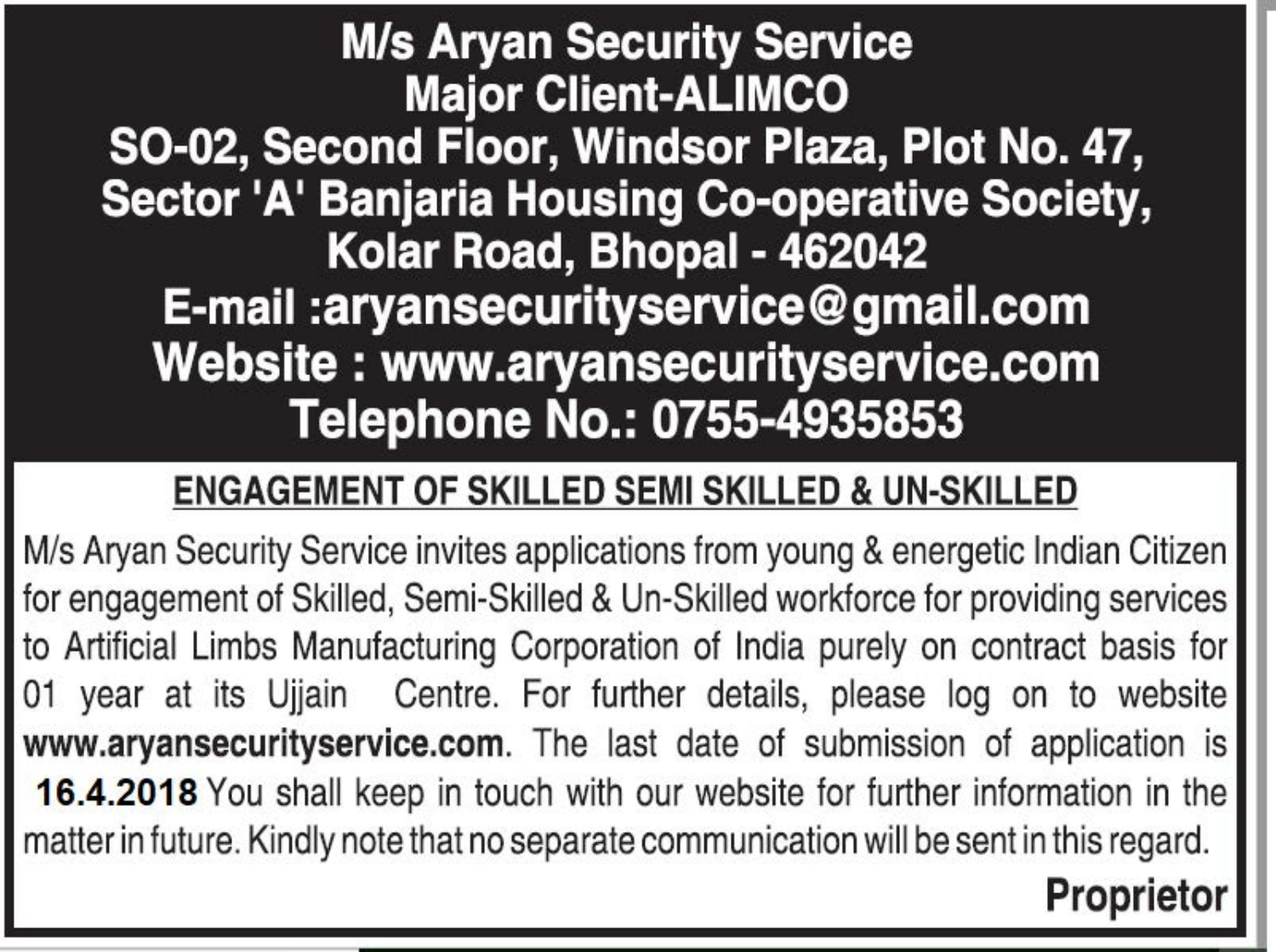### **Essential qualifications and Experience**

| S. No.         | <b>Position</b>                      | Category     | <b>Upper age limit</b><br>as on | No. of<br><b>Position</b> | Exp. (Yrs)<br>As on |
|----------------|--------------------------------------|--------------|---------------------------------|---------------------------|---------------------|
|                |                                      |              | 31-03-2018                      |                           | 31-03-2018          |
|                |                                      |              |                                 |                           |                     |
| 1              | Turner                               | Skilled      | 30 Years                        | 01                        | 05 Years            |
| 2              | <b>Tube Bending Machine Operator</b> | Skilled      | 30 Years                        | 01                        | 05 Years            |
| 3              | Fitter                               | Semi Skilled | 30 Years                        | 05                        | 02 Years            |
| $\overline{4}$ | Machinist                            | Semi Skilled | 30 Years                        | 01                        | 02 Years            |
| 5              | Press Operator                       | Semi Skilled | 30 Years                        | 01                        | 02 Years            |
| 6              | Painter                              | Semi Skilled | 30 Years                        | 01                        | 02 Years            |
| $\tau$         | Q.C. Assistant (Mechanical)          | Semi Skilled | 32 Years                        | 01                        | 04 Years            |
| 8              | Welder                               | Semi Skilled | 30 Years                        | 05                        | 02 Years            |
| 9              | <b>Unskilled Worker</b>              | Unskilled    | 28 Years                        | 12                        | 02 Years            |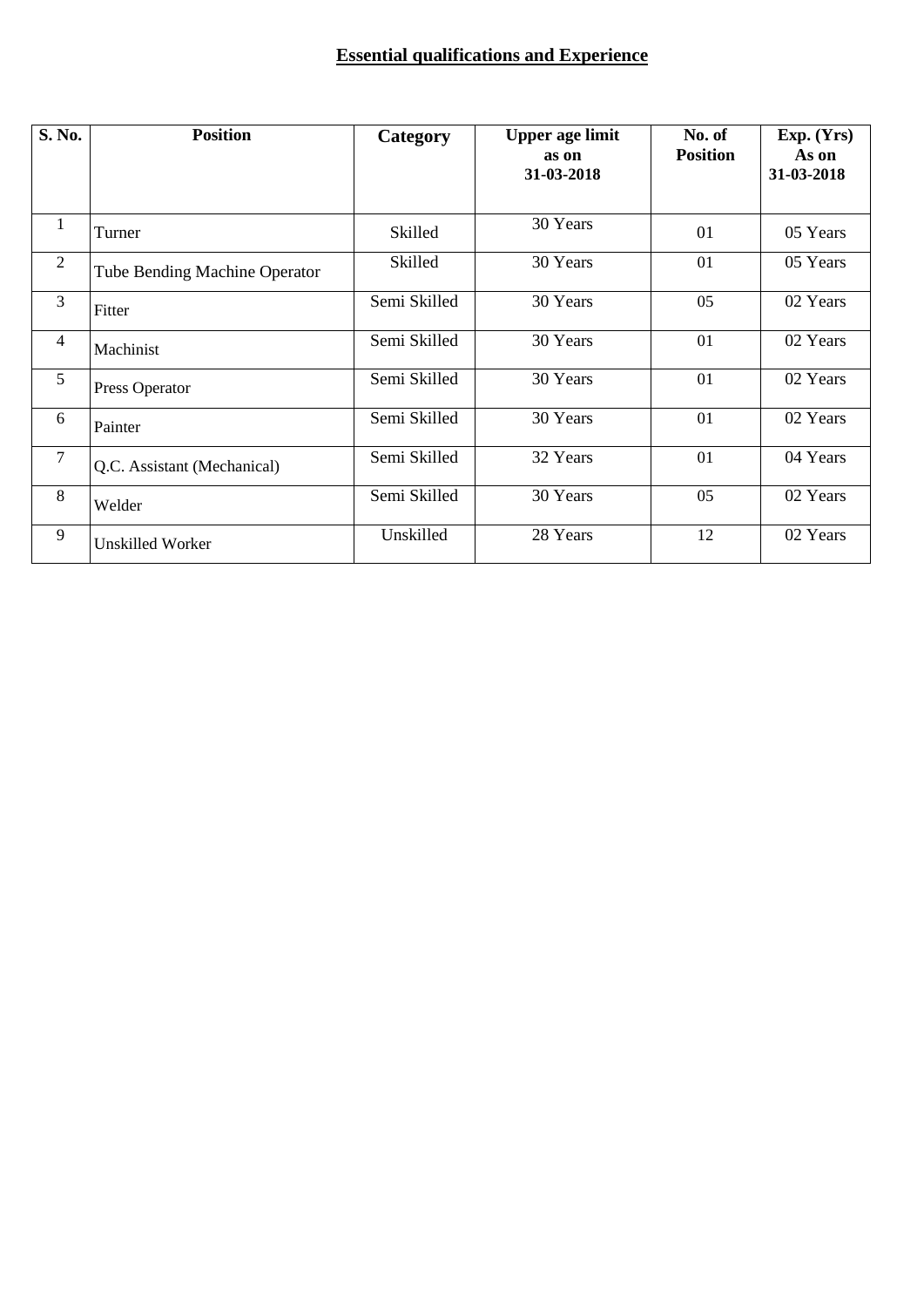## **QUALIFICATION, EXPERIENCE AND JOB SPECIFICATION**

## **TURNER (Skilled)**

| Qualification :   |                | Certificate from a recognized ITI in Turner trade.                                                      |
|-------------------|----------------|---------------------------------------------------------------------------------------------------------|
| <b>Desirable</b>  | $\ddot{\cdot}$ | Setting and operating similar machines like capstan, traub and turret lathes etc. will<br>be preferred. |
| <b>Preferred</b>  | $\ddot{\cdot}$ | 1. Candidates having higher education and NCVT/SCVT Certificate.                                        |
|                   |                | 2. Experience of operation CNC Turning Centre/Traub.                                                    |
| <b>Experience</b> | $\ddot{\cdot}$ | 05 years in same trade.                                                                                 |

## **TUBE BENDING MACHINE OPERATOR (Skilled)**

| Qualification :   | Certificate from a recognized ITI in Fitter trade.                                                                                                          |
|-------------------|-------------------------------------------------------------------------------------------------------------------------------------------------------------|
| <b>Preferred</b>  | 1. Candidates having NCVT/SCVT Certificate.<br>2. Higher Qualification and Experience in the relevant field of manufacturing industry<br>will be preferred. |
| <b>Experience</b> | 05 years in same trade.                                                                                                                                     |

## **FITTER (Semi-Skilled)**

| Qualification :   |                      | Certificate from a recognized ITI in Fitter trade.                                                                                                                   |
|-------------------|----------------------|----------------------------------------------------------------------------------------------------------------------------------------------------------------------|
| <b>Desirable</b>  | $\ddot{\phantom{a}}$ | 1. Proficiency in Assembly and matching components by machine/hand tools<br>2. Assembling products having intricate components $\&$ Hydraulic $\&$ pneumatic joints. |
| <b>Preferred</b>  | $\ddot{\cdot}$       | 1. Candidates having NCVT/SCVT Certificate.<br>2. Higher Qualification and Experience in the relevant field of manufacturing industry<br>will be preferred.          |
| <b>Experience</b> |                      | 02 years in same trade.                                                                                                                                              |

## **MACHINIST (Semi-Skilled)**

| Qualification :   |                | Certificate from a recognized ITI in Machinist trade.                                                                                                                                                                                                                                                              |
|-------------------|----------------|--------------------------------------------------------------------------------------------------------------------------------------------------------------------------------------------------------------------------------------------------------------------------------------------------------------------|
| <b>Desirable</b>  | $\ddot{\cdot}$ | Must have thorough knowledge and experience of:-                                                                                                                                                                                                                                                                   |
|                   |                | 1. Reading and working independently from engineering dimensional drawing.<br>2. Limits, Fits and tolerances.<br>3. Shop mathematics.<br>4. Grinding of milling cutters & other tools.<br>5. Knowledge of operation of CNC Machines.                                                                               |
| <b>Experience</b> | $\ddot{\cdot}$ | 02 years in same trade.                                                                                                                                                                                                                                                                                            |
| <b>Preferred</b>  | $\ddot{\cdot}$ | 1. Candidates having NCVT/SCVT Certificate.<br>2. Having higher education and operating sophisticated machines like Copy Milling<br>Machine, Cylindrical & Surface Grinding Machine, CNC Milling Work Centre,<br>Centreless Grinding Machines etc.<br>3. Deciding the suitable machine for a particular operation. |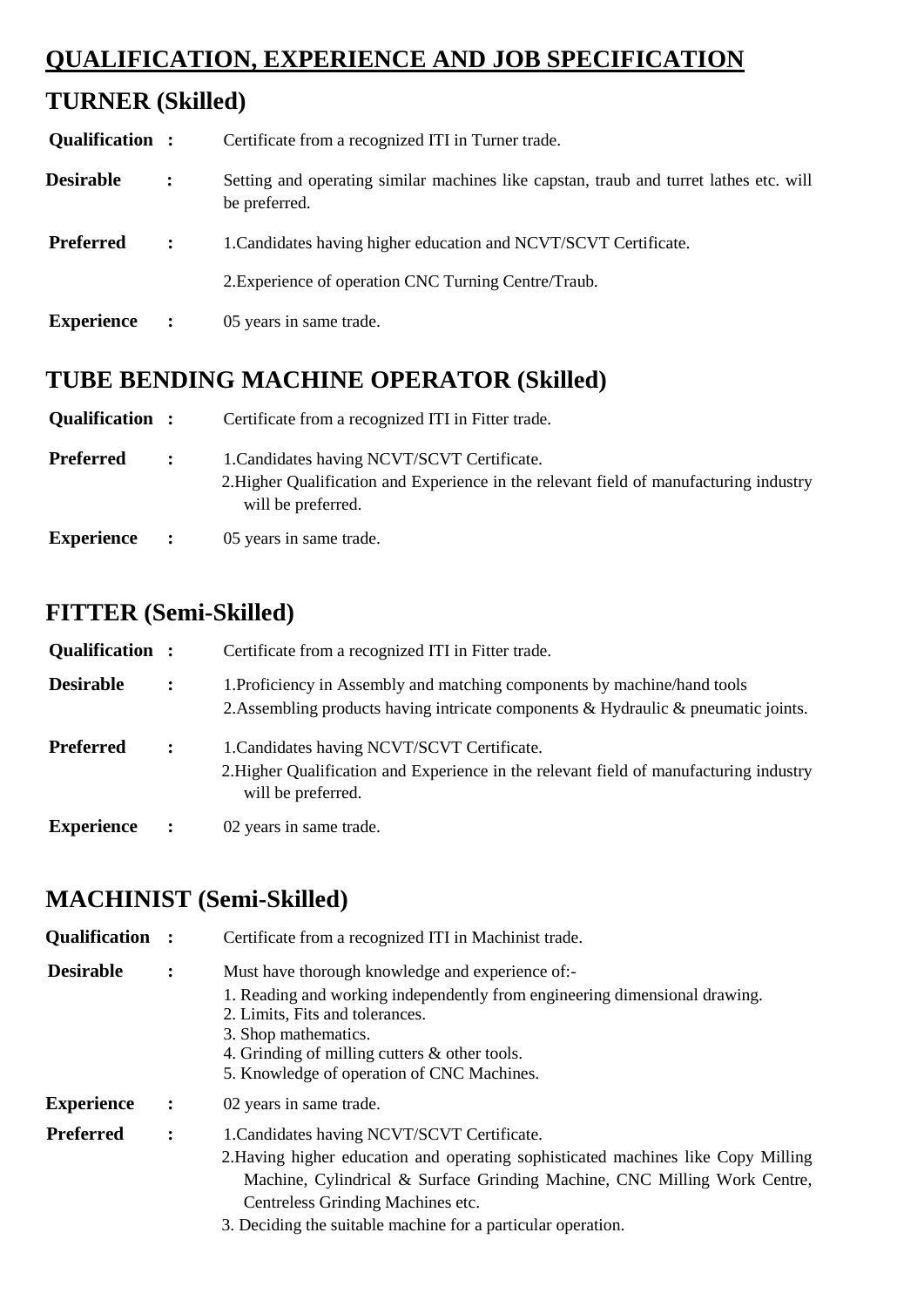## **PRESS OPERATOR (Semi-Skilled)**

| Qualification :  |                                        | Certificate from a recognized ITI in Sheet Metal Worker Trade.                                                                                      |
|------------------|----------------------------------------|-----------------------------------------------------------------------------------------------------------------------------------------------------|
| <b>Desirable</b> | $\mathbf{r}$ . The set of $\mathbf{r}$ | Heat treatment of material & cutting tools.                                                                                                         |
|                  |                                        | <b>Experience</b> : 02 Years in same trade.                                                                                                         |
| <b>Preferred</b> | $\mathbb{R}^n$                         | 1. Candidates having higher education and NCVT/SCVT Certificate.<br>2. Operating various types of presses including trimming press and press tools. |

## **PAINTER (Semi-Skilled)**

| Qualification :   |                | Certificate from a recognized ITI in PAINTER Trade.                                                                       |
|-------------------|----------------|---------------------------------------------------------------------------------------------------------------------------|
| <b>Desirable</b>  | $\ddot{\cdot}$ | Experience in operation of Phosphating Plant and Powder Coating Painting Plant.                                           |
| <b>Preferred</b>  | $\ddot{\cdot}$ | 1. Candidates having higher education and NCVT/SCVT Certificate.                                                          |
|                   |                | 2. Coasts of paints and other allied materials required for                                                               |
|                   |                | various jobs and estimating quantities with a fair degree of accuracy.                                                    |
|                   |                | 3. Testing of different paints and varnishes for their specific gravity, weight per liter,<br>viscosity, drying time etc. |
| <b>Experience</b> |                | 02 yrs. in same trade.                                                                                                    |

## **Q.C. ASSISTANT (MECHANICAL) (Semi-Skilled)**

| Qualification :   |                | 3 year Diploma in Mechanical Engineering from a recognized institute                                                              |
|-------------------|----------------|-----------------------------------------------------------------------------------------------------------------------------------|
| <b>Desirable</b>  | $\ddot{\cdot}$ | Proficiency in M.S. Office (Word, Excel & Power Point)                                                                            |
| <b>Experience</b> | $\ddot{\cdot}$ | 04 yrs. in same Trade.                                                                                                            |
| <b>Preferred</b>  | $\ddot{\cdot}$ | Candidates having higher qualification $\&$ more experience of relevant field in<br>the manufacturing industry will be preferred. |

## **WELDER (Semi-Skilled)**

| Qualification :   |                | Certificate from a recognized ITI in Welder trade.                                                                                                                                                                                  |
|-------------------|----------------|-------------------------------------------------------------------------------------------------------------------------------------------------------------------------------------------------------------------------------------|
| <b>Desirable</b>  | $\ddot{\cdot}$ | Joints knowledge of operation of spot Welding equipments, MIG Welding,<br>Electric & Gas Welding, Welding stresses.                                                                                                                 |
| <b>Experience</b> | $\ddot{\cdot}$ | 02yrs. in same Trade.                                                                                                                                                                                                               |
| <b>Preferred</b>  | $\ddot{\cdot}$ | 1. Making welding fixtures and operation of Robotic and TIG Welding.<br>2. Candidates having NCVT/SCVT Certificate.<br>3. Higher Qualification and experience in the relevant field of manufacturing<br>industry will be preferred. |

## **UNSKILLED WORKER (Unskilled)**

| Qualification |  | <b>Matriculation Pass.</b> |
|---------------|--|----------------------------|
|---------------|--|----------------------------|

- **Experience :** 02 Years
- **Preferred :** Candidates having working experience in light engineering industry/ public sector undertaking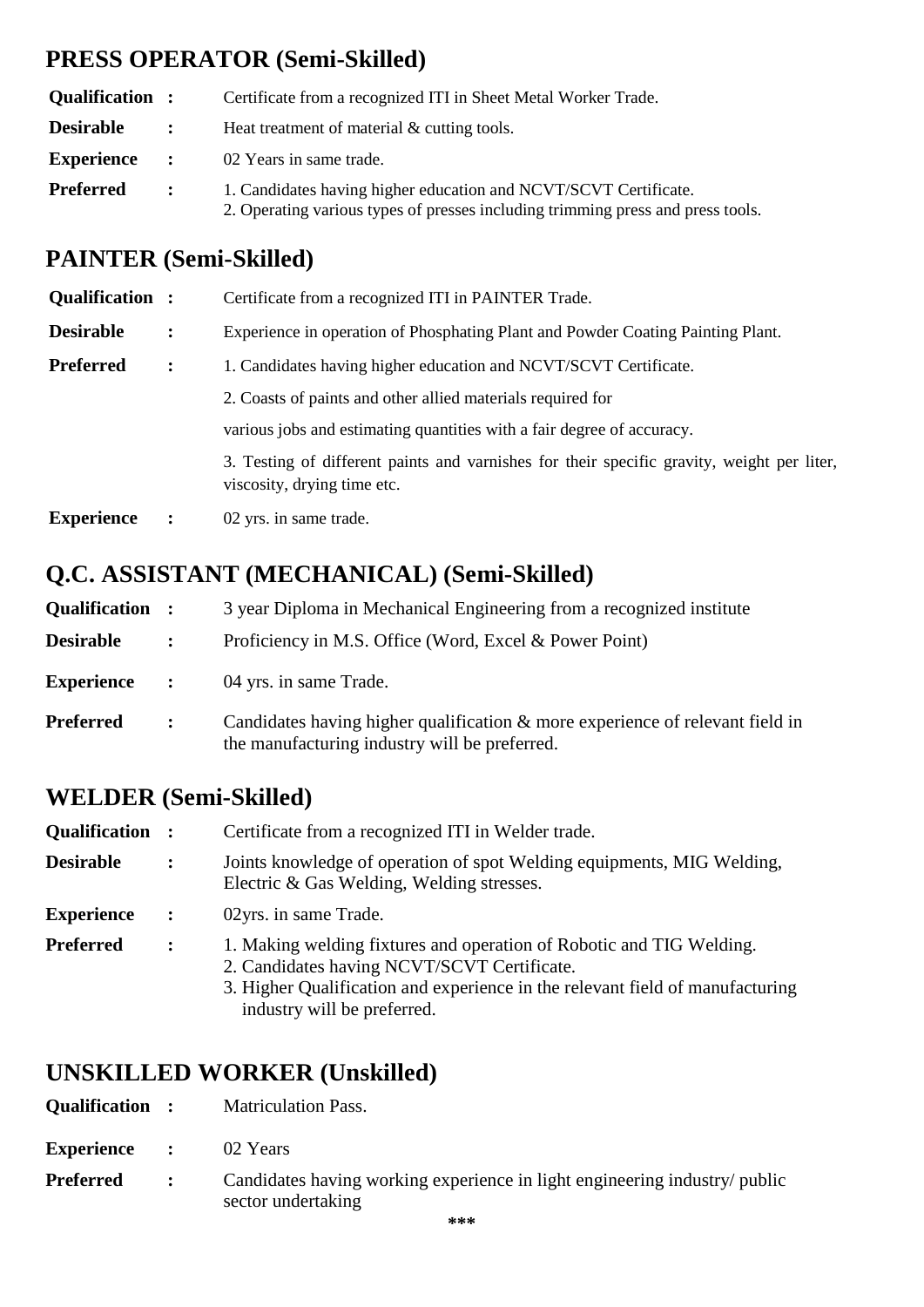#### **Term & Conditions**

- 1. For providing services in Artificial Limbs Manufacturing Corporation of India (ALIMCO), M/s Aryan Security Services requires the services for above positions purely on contract basis for a period of 01 year (One year) which may extend on need basis from time to time subject to satisfactory performance.
- 2. The agency will pay minimum wages as prescribed by Chief Labour Commissioner (C), Ministry of Labour & Employment, Govt. of India as applicable for Ujjain site, which is as under :

| Trade        | Wages @ Per Day |
|--------------|-----------------|
| Skilled      | Rs.593.00       |
| Semi-Skilled | Rs.506.00       |
| Un-Skilled   | Rs.448.00       |

### 3. **Place of Engagement:** ALIMCO UJJAIN CENTRE .

4. Interested & eligible candidates may send their Bio-Data in enclosed format only through E-mail on aryansecurityservice@gmail.com to M/s Aryan Security Service on or before 06-04-2018. Applications received after 06-04-2018 will not be entertained. The interview of shortlisted candidates will be held on a notified date. The applicant will be informed only by way of E-mail. Hence the applicant must give his/her e-mail address in Bio-Data.

**\*\*\***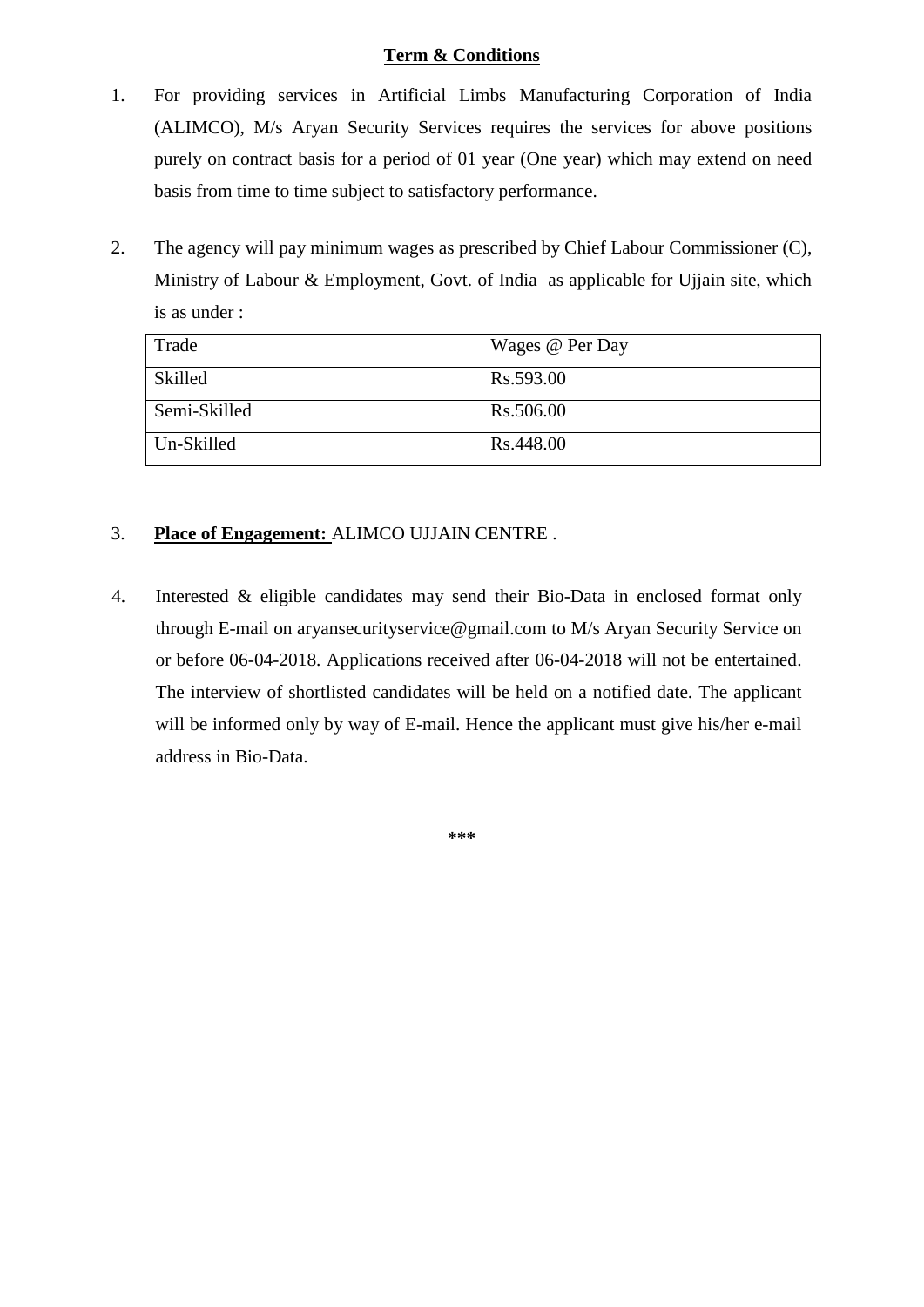# **M/s Aryan Security Service**

Annexure-I

### **APPLICATION FORM**

Space for Photograph

| Application for _____                                                  |  |
|------------------------------------------------------------------------|--|
| Name of Applicant                                                      |  |
| Father/Husband's Name                                                  |  |
| Date of Birth                                                          |  |
| Age as on 31.03.2018                                                   |  |
| Gender                                                                 |  |
| Address for Correspondence                                             |  |
| <b>Permanent Address</b>                                               |  |
| Mobile No. (mandatory)                                                 |  |
| E-mail Address (mandatory)                                             |  |
| Details of Educational Qualification(s)                                |  |
| Total year of Experience                                               |  |
| Details of experience to be attached in the proforma                   |  |
| given in Annexure-II                                                   |  |
| Any other relevant information (use a separate sheet, if<br>necessary) |  |

#### **DECLARATION**

I do hereby declare that the particulars furnished by me in this form are true to the best of my knowledge and belief. In case they are found false, my candidature shall be liable for rejection.

Date: Place:

Signature of the Candidate

Note:- Documents to be submitted along with the Application Form :-

(i) Xerox copy of HSC/10TH STD. certificate & Mark sheet.

- (ii) Xerox copy qualifying certificate with mark sheet for the post applied for
- (iii) Proof of Experience certificates,
- (iv) Teaching experience and training period will not be counted as experience.